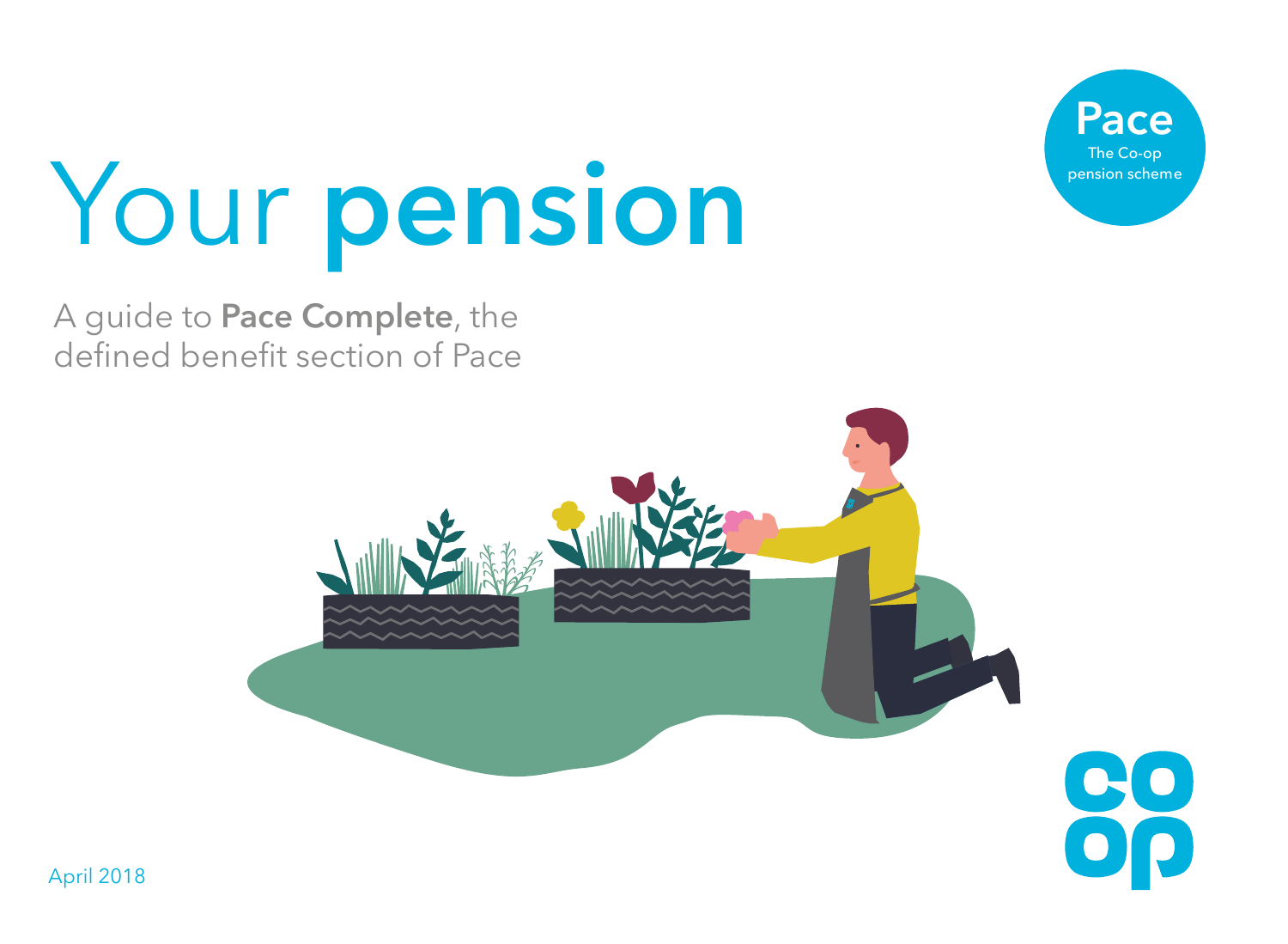**Welcome to the pension guide for members of Pace Complete.**



**Pace is the pension arrangement for Co-op colleagues. Pace Complete, the defined benefit (DB) section of Pace, closed to Co-op employees on 28 October 2015 and all members contributing to Pace Complete automatically became members of Pace DC from 29 October 2015 (unless they opted out). This means that there are no longer any contributing (active) members of Pace Complete.**

**This guide tells you what benefits you will receive as a former/deferred member of Pace Complete, and also how Pace is run.**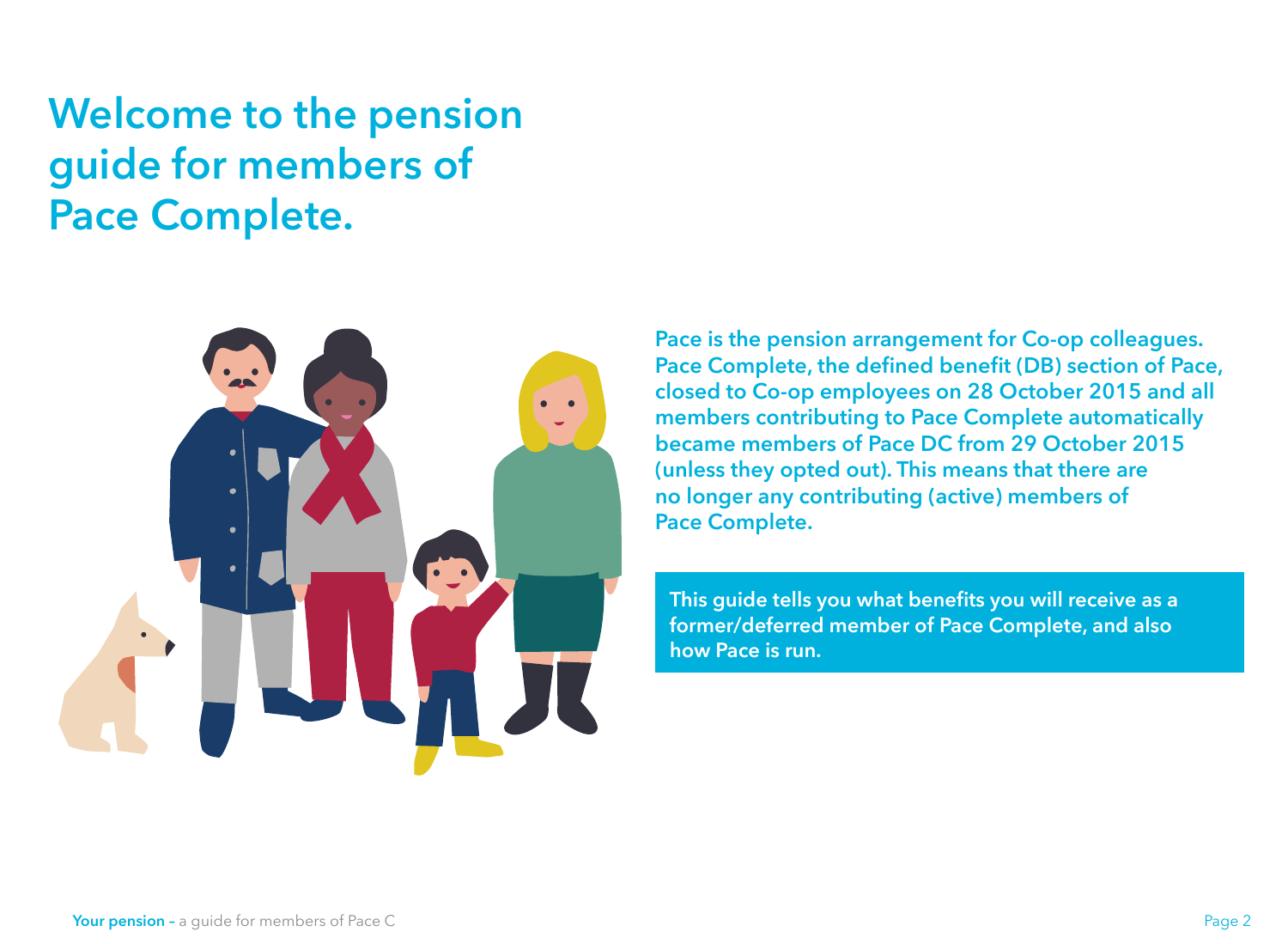# **The highlights**

**This guide describes Pace Complete, the closed DB section of Pace. There are further details on the Co-op's pensions website: [coop.co.uk/pensions](http://coop.co.uk/pensions)**

**If there are any pension words you don't understand, you will find them explained on [page 18](#page-17-0).**

**Pace Complete opened in 2006 and this guide relates to Pace Complete only. Before this, benefits were built up in one of the Former Schemes. For further details, please see [page 6.](#page-5-0)**

#### **What happens to the pension I've built up in Pace Complete?**

From 29 October 2015 there are no contributing members of Pace Complete and no further benefits will be built up. The pension you built up in Pace Complete up to the end of 28 October 2015 will remain in Pace until you take your benefits.

### **What other benefits does Pace Complete give me?**

As well as a pension when you retire, Pace Complete gives your family benefits on death and provides you with some financial protection if you become too ill to work.

## **Who manages Pace Complete?**

The Pace Trustees are responsible for managing Pace. The Co-op Pensions Department manages Pace Complete on behalf of the Trustees. Their contact details are on **[page 20](#page-19-0)**.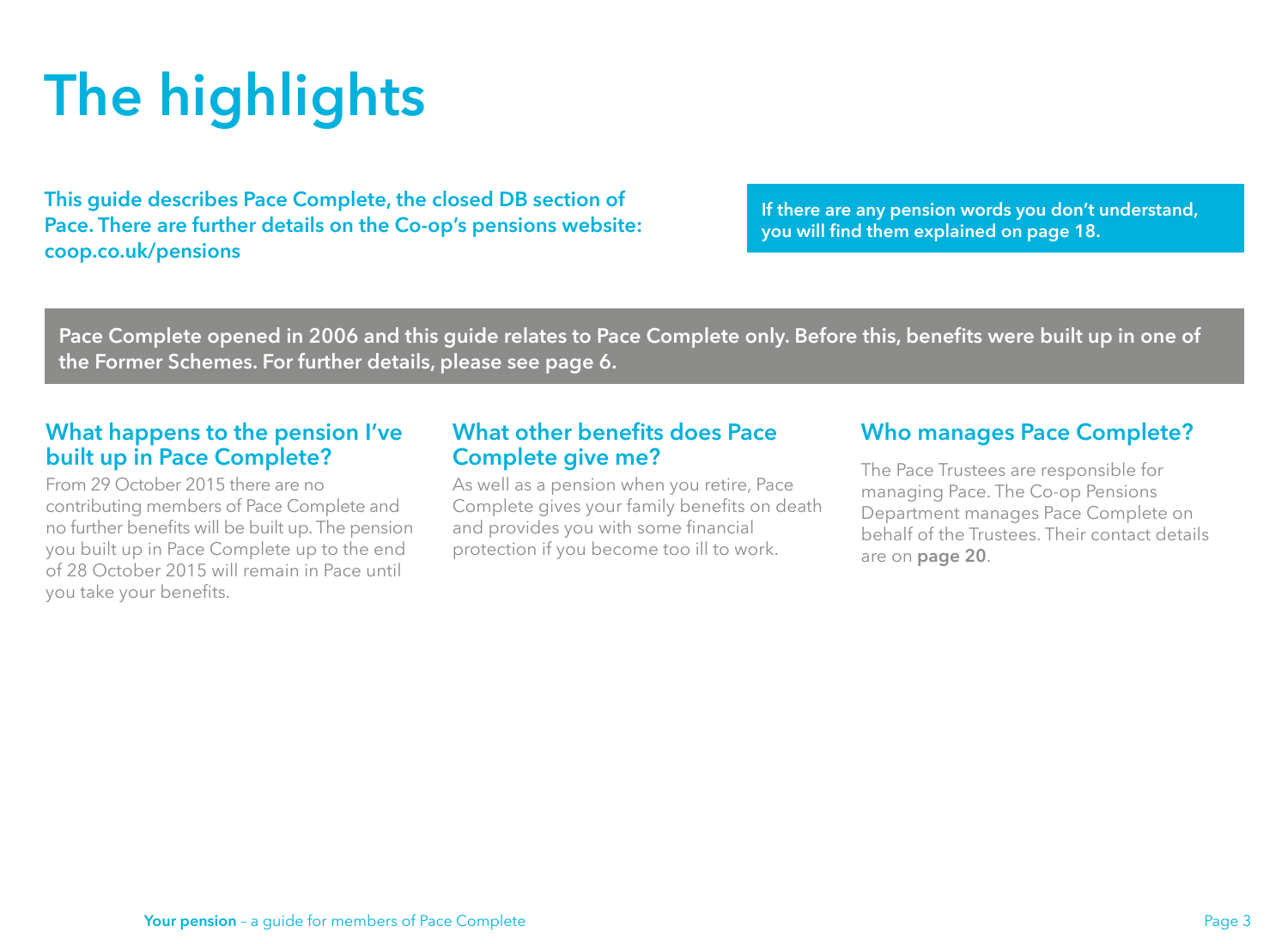# **What's inside?**

| Section 1 Your benefits in Pace Complete |                                                                              |   |
|------------------------------------------|------------------------------------------------------------------------------|---|
|                                          | How is my pension calculated?                                                |   |
|                                          | Will my pension increase if I leave<br>it in Pace Complete until it is paid? | 6 |
|                                          | <b>Additional Voluntary Contributions (AVCs)</b>                             | 6 |
| Can I transfer my benefits out of Pace?  |                                                                              |   |
| calculated?                              | How is my Pace Complete transfer value                                       |   |

#### **[Retirement benefits](#page-7-0) Section 2**

| When can I take my pension?                                   |   |
|---------------------------------------------------------------|---|
| Can I take a lump sum when my pension starts? 8               |   |
| What other options are there?                                 | 8 |
| Can I take my benefits early?                                 | 9 |
| Can I take my benefits later than age 65?                     | 9 |
| What happens to my pension if I continue<br>working after 65? | 9 |
| Can I take my pension and continue working?                   | 9 |
| Will my pension increase in retirement?                       | 9 |
|                                                               |   |

| Section 3 III-health benefits                                                |    |
|------------------------------------------------------------------------------|----|
| What happens if I have a long-term illness<br>and can't return to work?      | 10 |
| What happens if I'm terminally ill?                                          |    |
|                                                                              |    |
| <b>Death benefits</b><br>Section 4                                           |    |
| Who decides who will get my lump sum<br>death benefits?                      | 11 |
| What happens if I die after I've left<br>Pace Complete but before I've taken |    |
| my pension?                                                                  | 12 |
| What if I die after I've taken my pension?                                   | 13 |
|                                                                              |    |

**Section 3**

#### **[Other information](#page-13-0) Section 5**

| What happens if I get divorced?           |    |
|-------------------------------------------|----|
| What are the State Pension arrangements?  | 15 |
| Will I receive a State Pension?           | 15 |
| When are State Pensions payable?          | 15 |
| How is Pace set up and run?               | 16 |
| Responsible Investment Policy             | 16 |
| What if I have a complaint about Pace?    | 17 |
| What information does Pace hold about me? | 17 |
| What if I want financial advice?          |    |
| Find out more                             |    |
|                                           |    |

#### **Section 6**

| Some detailed terms | 18 |
|---------------------|----|
|                     |    |
| Section 7           |    |

**[Useful contacts](#page-19-0) 20**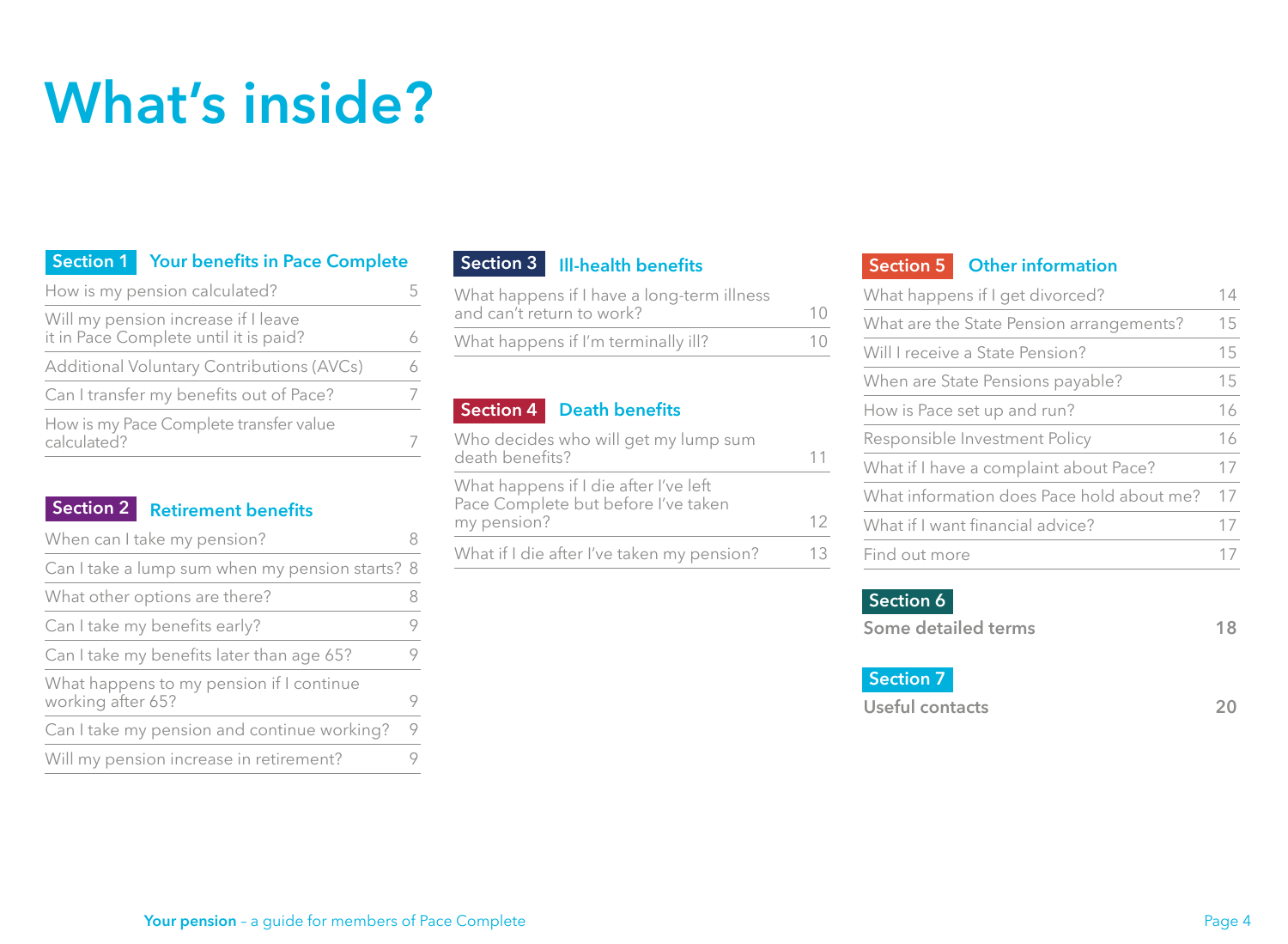# <span id="page-4-0"></span>**Your benefits in Pace Complete**

**This section explains in more detail how your pension in Pace Complete is calculated. Pace Complete closed to colleagues of the Co-op on 28 October 2015 and no new benefits can be built up in Pace Complete after that date.**

#### **How is my pension calculated?**

For each Scheme year (or part year) that you paid into Pace Complete, you earned a block of pension equal to 1.67% (or 1/60th) of your Pay received in that year, payable at age 65. To protect the buying power of your pension, it is given an inflationary increase each year (up to a maximum of 5%). Your pension at age 65 is the total of all the blocks of pension you built up, plus these increases.

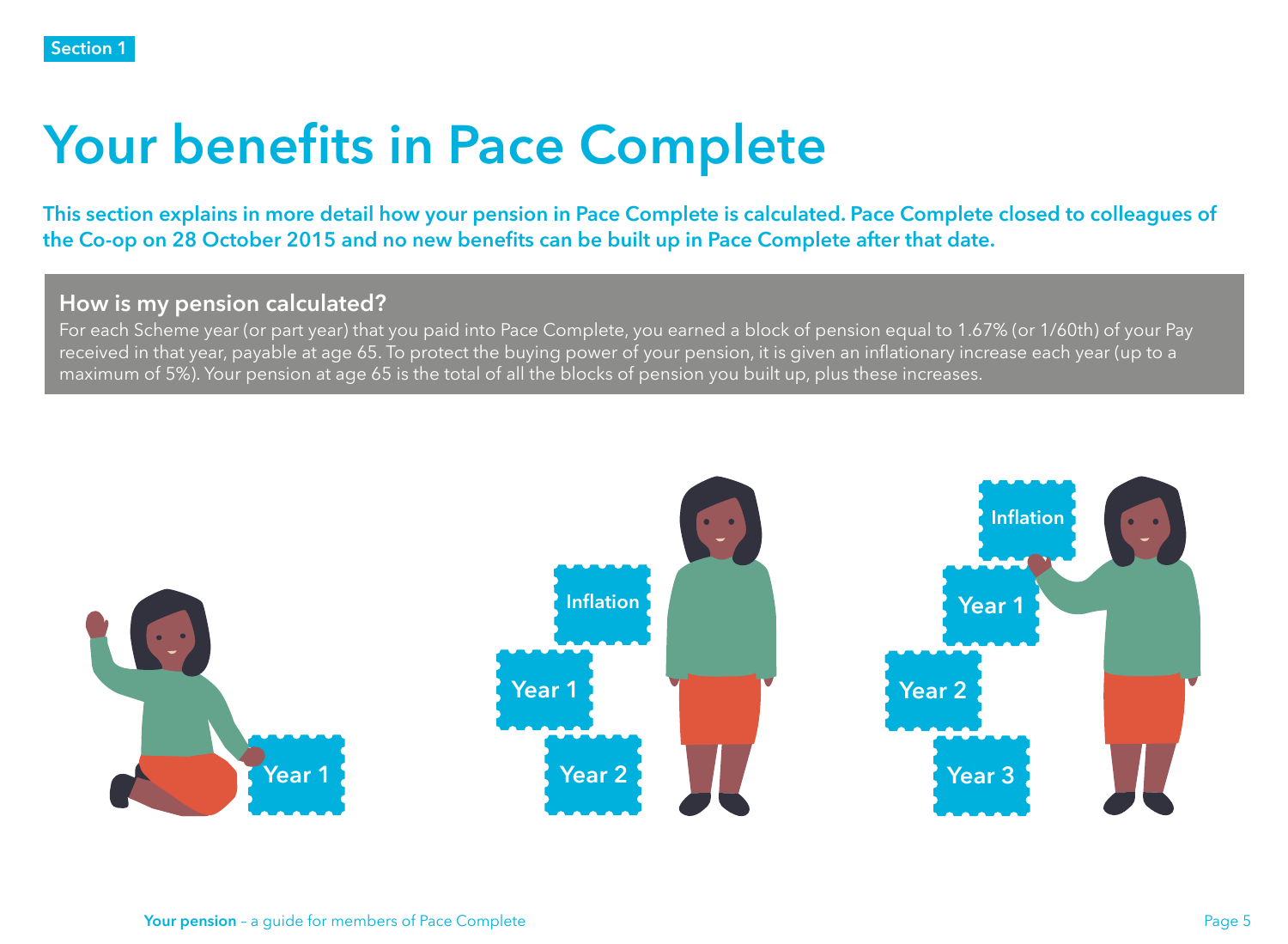#### <span id="page-5-0"></span>**Will my pension increase if I leave it in Pace Complete until it is paid?**

Yes, your pension will be increased each April until the date it's paid, to help protect it against inflation (up to a maximum of 5% a year).

To see how your Pace Complete pension will increase once it is in payment, go to **[page 9](#page-8-0)**.



#### **Additional Voluntary Contributions (AVCs)**

While you were a contributing member of Pace Complete you may also have chosen to pay Additional Voluntary Contributions (AVCs). Your AVCs will remain invested until you decide to take your retirement benefits.

It's important that once you leave employment with the Co-op your personal details are kept up to date. You can change your address or, for retired members, bank account details by calling the Co-op Pensions Department on 0330 606 1000 or emailing **[staffpensions@coop.co.uk](mailto:staffpensions%40coop.co.uk?subject=)**

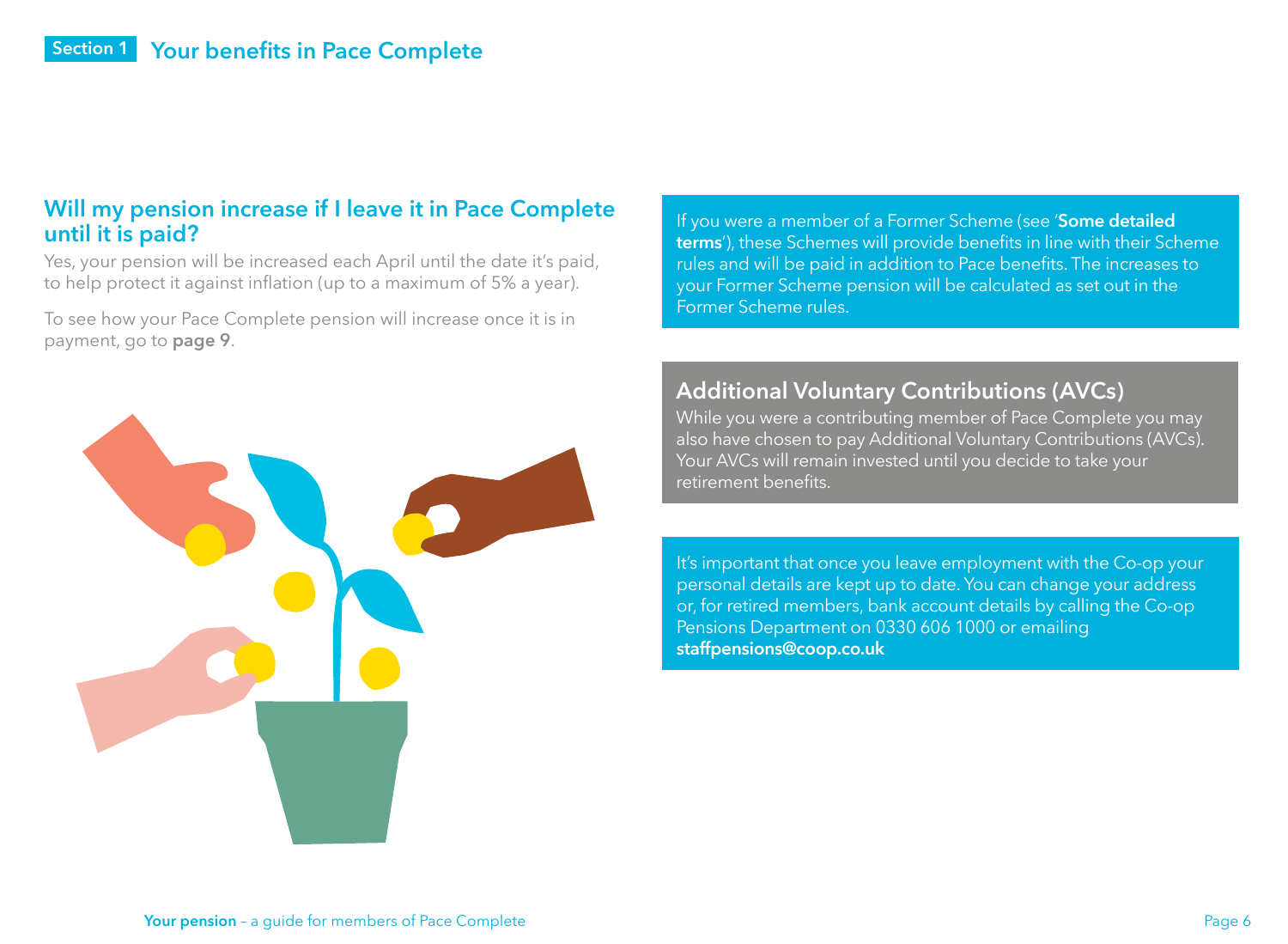# <span id="page-6-0"></span>**Can I transfer my benefits out of Pace?**

Yes. You can transfer your benefits to another pension arrangement at any time before your pension starts. If you're interested in this option, you should ask the Co-op Pensions Department for a transfer value. If you wish to transfer your benefits in Pace Complete into a defined contribution (DC) scheme, and your Pace Complete transfer value is more than £30,000, you'll need to take independent financial advice and provide written confirmation from your adviser before the transfer can go ahead. You can find a financial adviser in your<br>area by going to **www.unbiased.co.uk** 

#### **Please note that you can't transfer benefits from Pace Complete to Pace DC.**

# **How is my Pace Complete transfer value calculated?**

The transfer value is worked out by the scheme actuary (a qualified, independent professional) using a method and assumptions set by the Trustees. The transfer value is guaranteed for three months from the date it is calculated. After that, it will be recalculated and could increase or decrease, depending on market conditions.

You are entitled to one transfer value in a 12 month period **free of charge, any further requests will incur a charge.**

**If you're over age 55, the Pace Trustees are offering you free, independent financial advice from WPS Advisory.** 

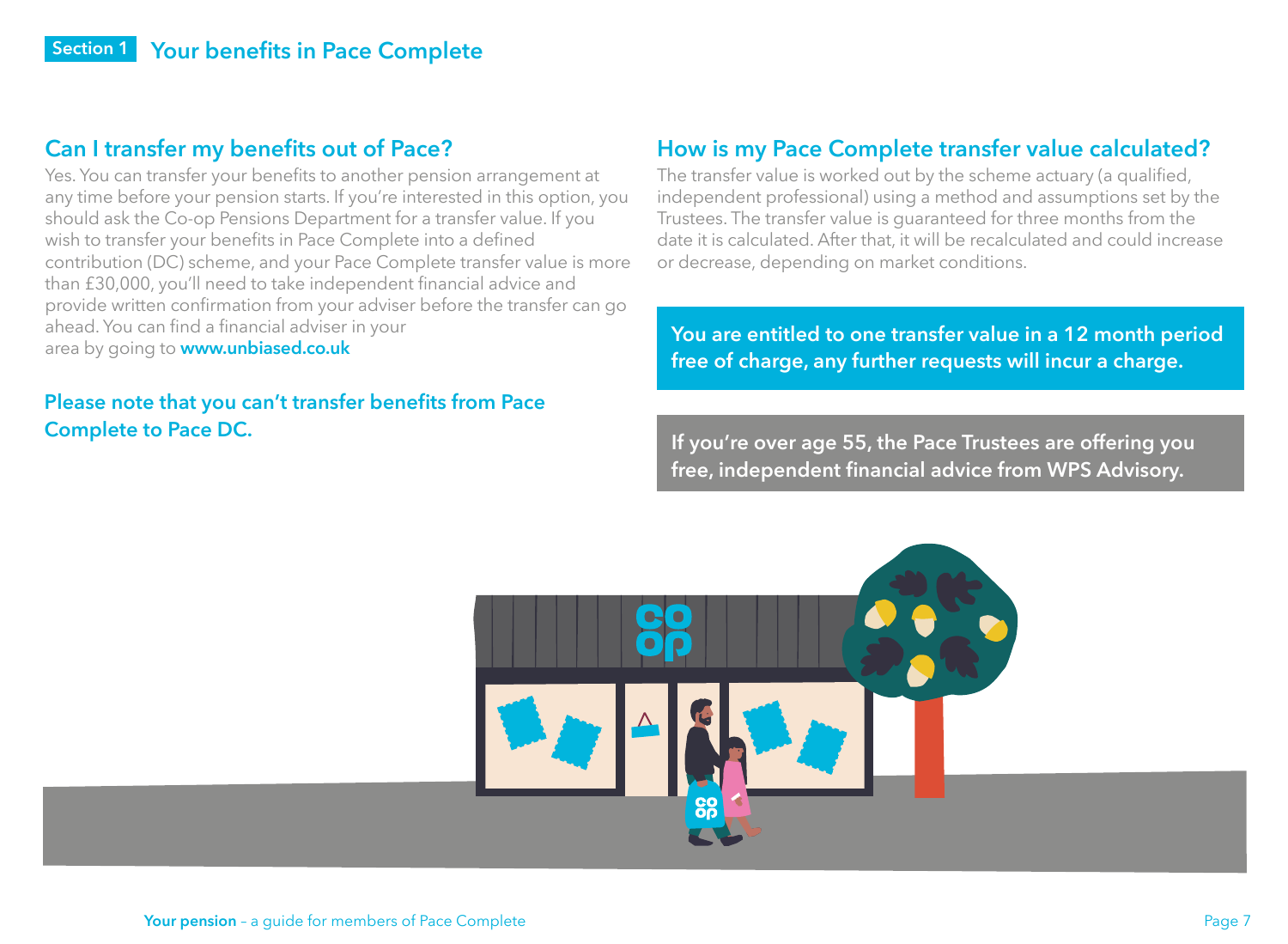# <span id="page-7-0"></span>**Retirement benefits**

#### **Section 1 of this guide explains how your benefits in Pace Complete are calculated. This section explains your options when you reach retirement.**

# **When can I take my benefits?**

The normal pension age for Pace is 65, but you can retire from age 55 with the Co-op's consent. If you have benefits in Pace DC, these can be paid in addition to your benefits from Pace Complete, and don't have to be taken at the same time as your Pace Complete benefits. If you want to you can take your benefits from Pace Complete and continue to make contributions to Pace DC, if you remain employed by the Co-op.

# **What are my options at retirement?**

At retirement you have three options in Pace Complete:

- Receive an annual pension from Pace Complete for life, usually paid to you on a four-weekly basis.
- Receive up to 25% of your benefits in Pace Complete as a tax-free lump sum and take a reduced annual pension, paid on a four-weekly basis.
- Transfer your benefits out of Pace Complete to another arrangement.

If, having taken financial advice, you decide to transfer your benefits out of Pace Complete you should be aware that your benefits are likely to be in a different form and of a different amount to the benefits which would have been provided from Pace Complete. The Pace Trustees are not responsible for the amount or type of benefits provided to you by the receiving scheme.

# **What about my Additional Voluntary Contributions (AVCs)?**

You can take your AVCs flexibly and do not have to take them at the same time as your Pace Complete benefits. If you want more information, please contact the Co-op Pensions Department.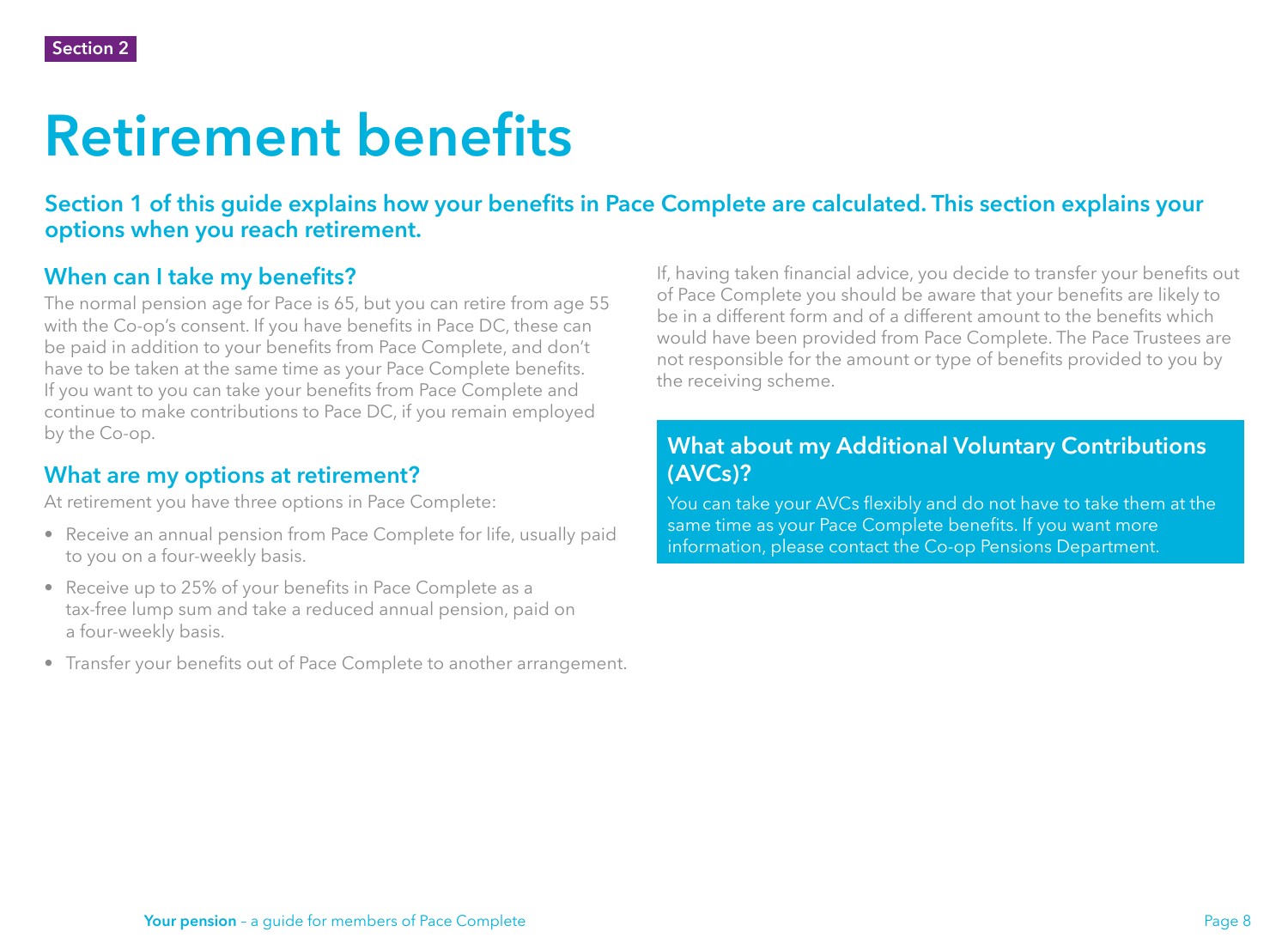## <span id="page-8-0"></span>**Can I take my benefits early?**

Yes. With the Trustees' consent, you may take your benefits early, at any time from age 55. (Some colleagues who were formerly in the CIS Employees' Pension Scheme may be able to take their benefits earlier than this. Please ask the Co-op Pensions Department for details.) If you take your benefits early, your pension may be reduced to take account of the fact that it will be paid for longer.

## **Can I take my benefits later than age 65?**

Yes (with the consent of the Trustees), but you must take your benefits by age 75. Your benefits will be increased if you decide to take them later than age 65.

#### **What happens to my pension if I continue working after 65?**

If you continue working for the Co-op after age 65, you can either delay taking your Pace Complete benefits until you have stopped work (in which case they'll continue to receive inflationary increases), or you can begin taking your benefits while you're still working (as explained opposite).

# **Can I take my pension and continue working?**

Yes, from age 55 you may be able to take your Pace Complete pension and continue working for the Co-op. If you do this, please note that:

- You are not required to take benefits from Pace Complete and Pace DC at the same time.
- If you are entitled to an additional life assurance lump sum of 3 x Salary as a former member of Pace Complete, this cover will continue for as long as you are contributing to Pace DC (see **[page 11](#page-10-0)** – Death benefits).
- Your pension will be taxed under Pay As You Earn (PAYE).

#### **Will my pension increase in retirement?**

After retirement, your pension will continue to increase each year in line with inflation, up to a maximum of 2.5%. If you were a member of a Former Scheme, the increase will be calculated in accordance with the rules of the Former Scheme.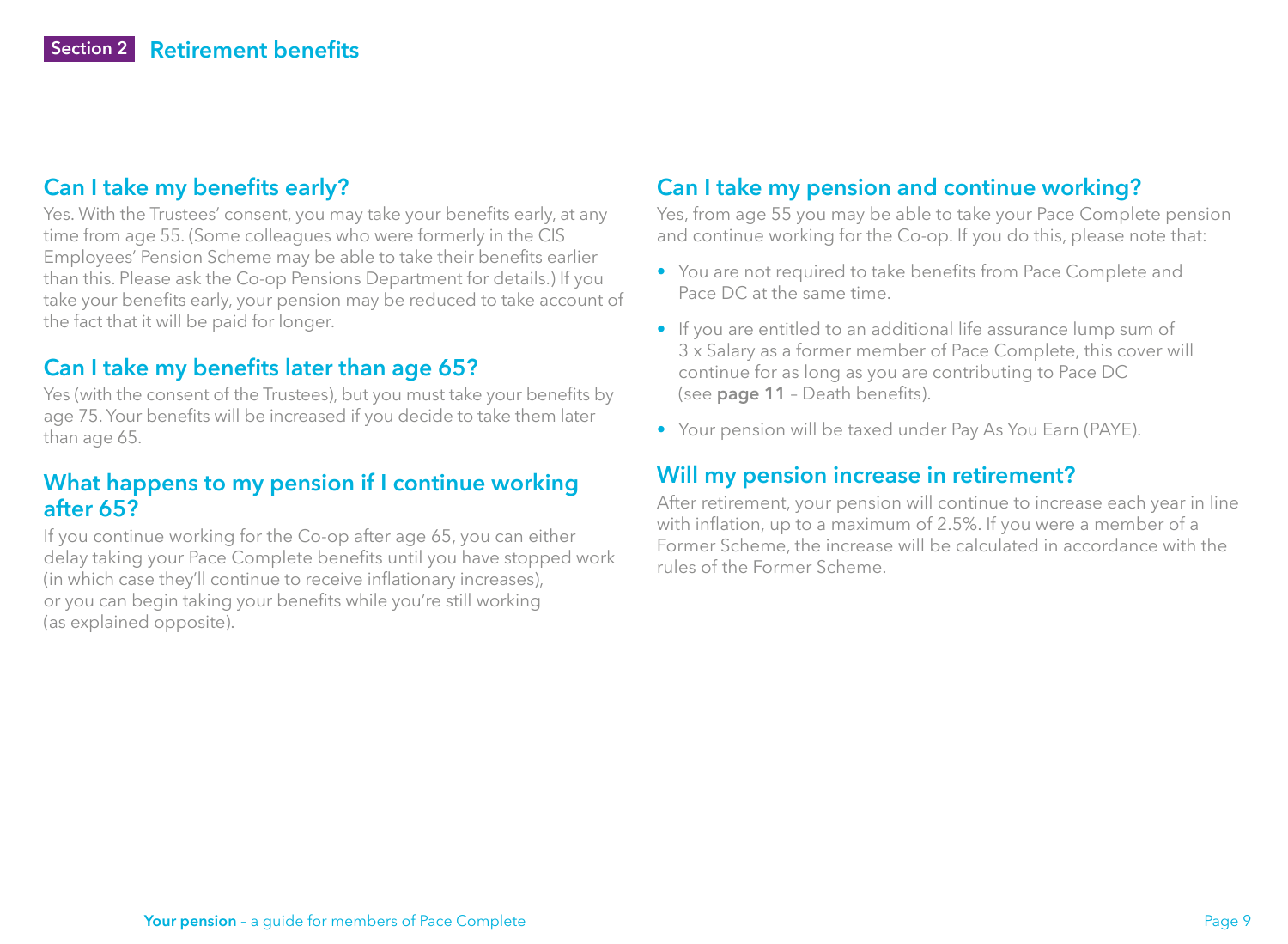# <span id="page-9-0"></span>**Ill-health benefits**

# **Pace Complete provides an ill-health pension if you become too ill to work.**

#### **What happens if I have a long-term illness and can't return to work?**

In this case, you may be able to apply to retire early (this can be before age 55) and receive an ill-health pension.

To qualify for an ill-health pension, you'll need the consent of the Trustees, who will consider medical evidence and decide whether you qualify for an ill-health pension.

- If your medical condition is permanent and you're unable to work now or in the future, you may be able to take your pension early.
- Your ill-health pension will be equal to the pension you've built up in Pace Complete, but may be reduced to take into account the fact that it's being paid early.
- You may be able to take some or all of your pension as a tax-free lump sum.

You can get more information on the ill-health early retirement conditions and how to apply by contacting the Co-op Pensions Department.

# **What happens if I'm terminally ill?**

If you're terminally ill, and with consent of the Trustees who will consider medical evidence, you may be able to exchange all of your ill-health pension for a one-off lump sum payment. This is usually paid tax-free. Subject to the tax laws, on your death, your family will still get any pension they are entitled to in full (see **[Section 4](#page-10-0)**).



**At a glance** If you can't work due to illness, you may be

able to take your pension early.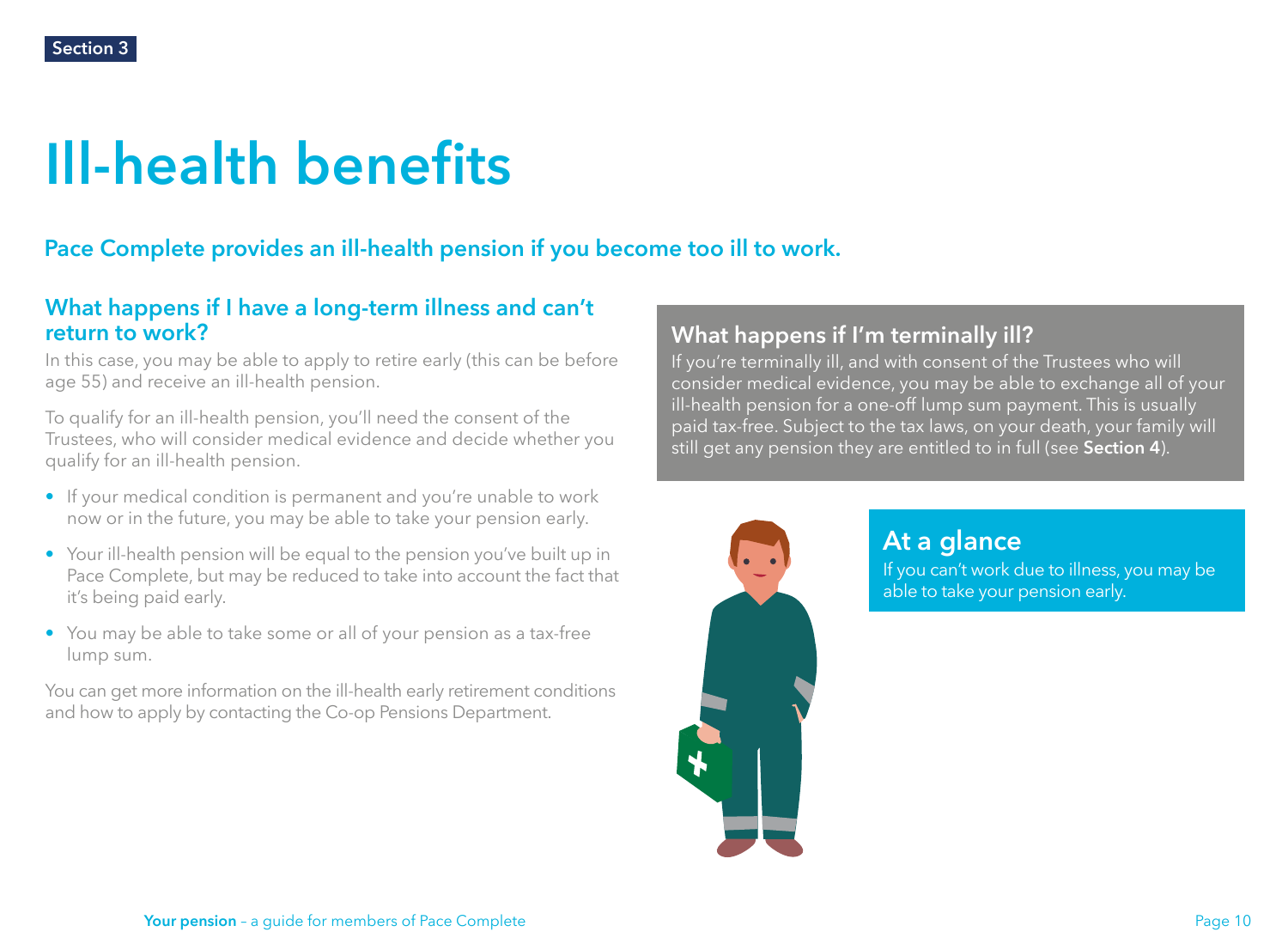# <span id="page-10-0"></span>**Death benefits**

**This section tells you about the benefits that Pace Complete gives your family if you should die before or after retirement.**

# **Who decides who will get my lump sum death benefits?**

Pace is run by a Board of Trustees (see **[page 16](#page-15-0)**). When a member dies, the Trustees decide who should get lump sum death benefits from Pace. This is to ensure that the payment does not attract Inheritance Tax. Because the Trustees need to decide who the lump sum death benefits should be paid to, it is very important that you tell the Trustees how you'd like them to be paid.

You can do this by completing and returning a nomination form, which you can find on the Co-op's pensions website at **[coop.co.uk/pensions](http://coop.co.uk/pensions)**

It is also important to keep your Nomination form up to date as your circumstances change. The Trustees will usually follow your wishes, but they're not bound by them.

If you don't have a Qualifying Partner, the Trustees may pay a pension to any Dependant(s), which may include your children. See **[page 18](#page-17-0) [and 19](#page-18-0)** 'Some detailed terms' for an explanation of the terms 'Qualifying Partner' and 'Dependant'.

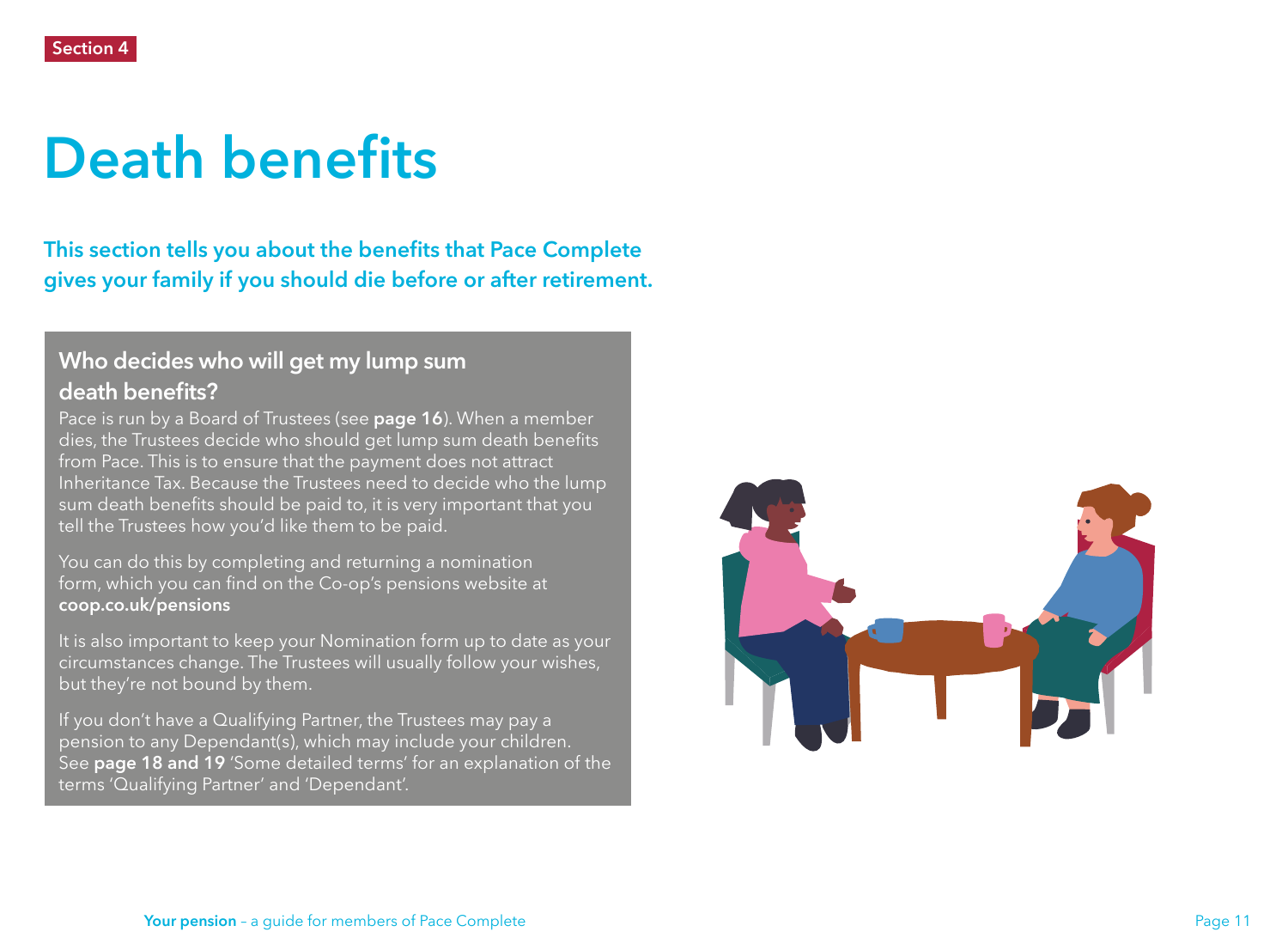## <span id="page-11-0"></span>**What happens if I die after I've left Pace Complete but before I've taken my pension?**

In this case, your Qualifying Partner will be entitled to 50% of your deferred pension (the pension that you left in Pace). This will include any inflationary increases that have been added to it, but it may be reduced if your Qualifying Partner is 10 or more years younger than you. If you don't have a Qualifying Partner, the Trustees may pay a pension to any Dependant(s). If you have no Dependant(s), the Trustees will pay a refund of contributions plus interest to a Beneficiary.

If you switched from Pace Complete to Pace DC with effect from 29 October 2015, an additional lump sum of 3 x Salary life cover will be paid, in addition to the life assurance lump sum provided to you as a member of Pace DC.

You'll continue to qualify for this additional lump sum for so long as you remain in employment with the Co-op **and** as a member of Pace DC. (See **[page 19](#page-18-0)** 'Some detailed terms' for an explanation of the term 'Qualifying Children'.)

If you also have benefits in Pace DC, then your family may also receive benefits from this section; see the **[Pace DC pension guide](https://pensions.coop.co.uk/Uploads/Documents/00/00/00/04/DocumentDocument_FILE/Co-op-Group-Pace-DC-Member-Guide.pdf)** for further information which is available on the Co-op's pensions website: **[coop.co.uk/pensions](http://coop.co.uk/pensions)**

# **At a glance Pensions are payable to your family.**

Remember to update your Nomination form so the Trustees know what your wishes are. This is available on the Co-op's pensions website: **[coop.co.uk/pensions](http://coop.co.uk/pensions)**

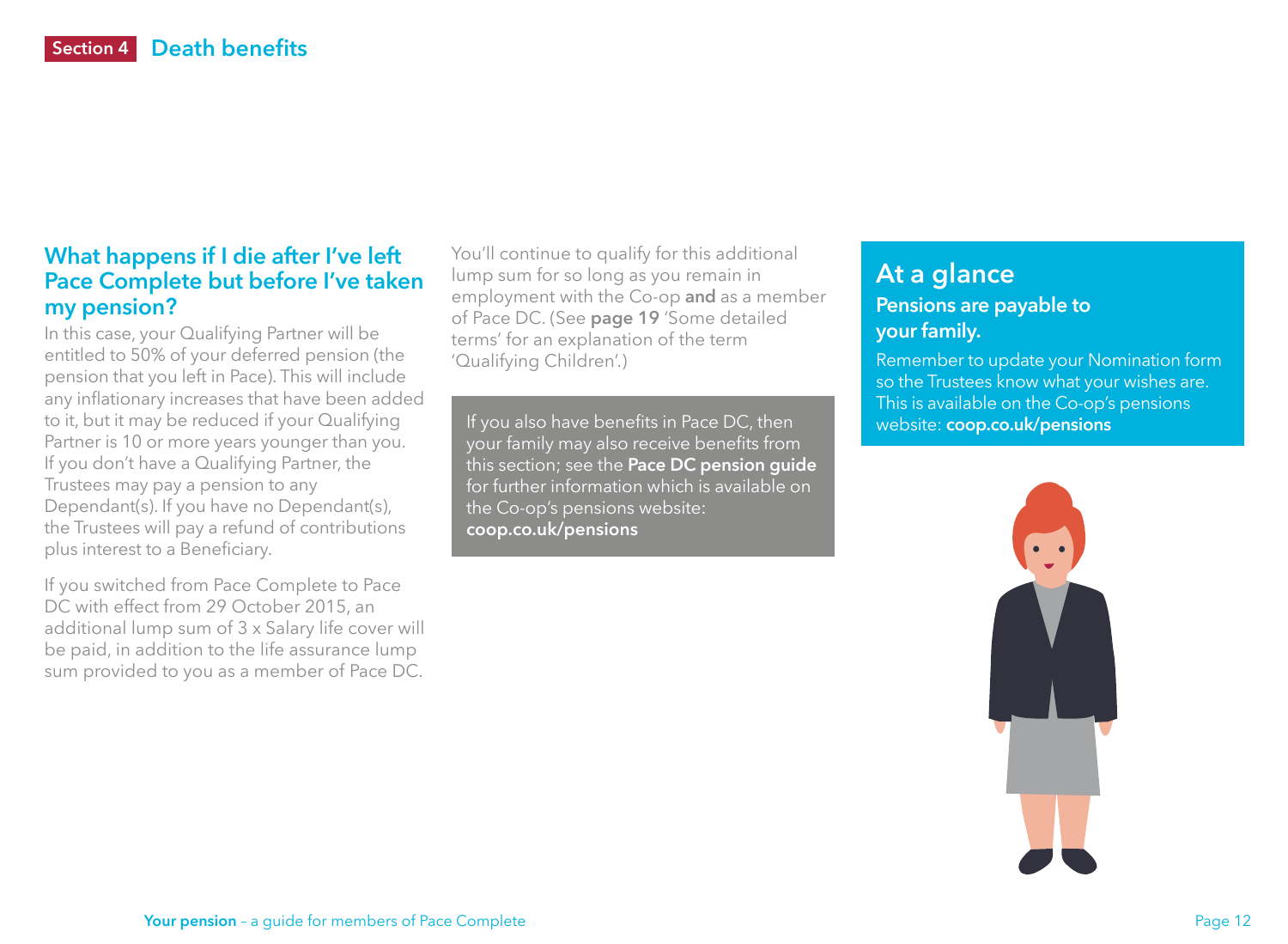#### <span id="page-12-0"></span>**What if I die after I've taken my pension?**

If you die after you've taken your pension, Pace will pay the following benefits to your family:

- A pension for your Qualifying Partner, payable for life, equal to 50% of your pension (before you took any of it as a lump sum).
- A lump sum (which is only paid if you die before your pension has been paid for less than five years), equal to the balance of your pension payments in this five-year 'guarantee period'.
- If you do not have a Qualifying Partner, the Trustees may pay a pension to any Dependant(s), which may include your children.

**Please note: your Qualifying Partner's pension may be reduced if he or she is 10 or more years younger than you.** 

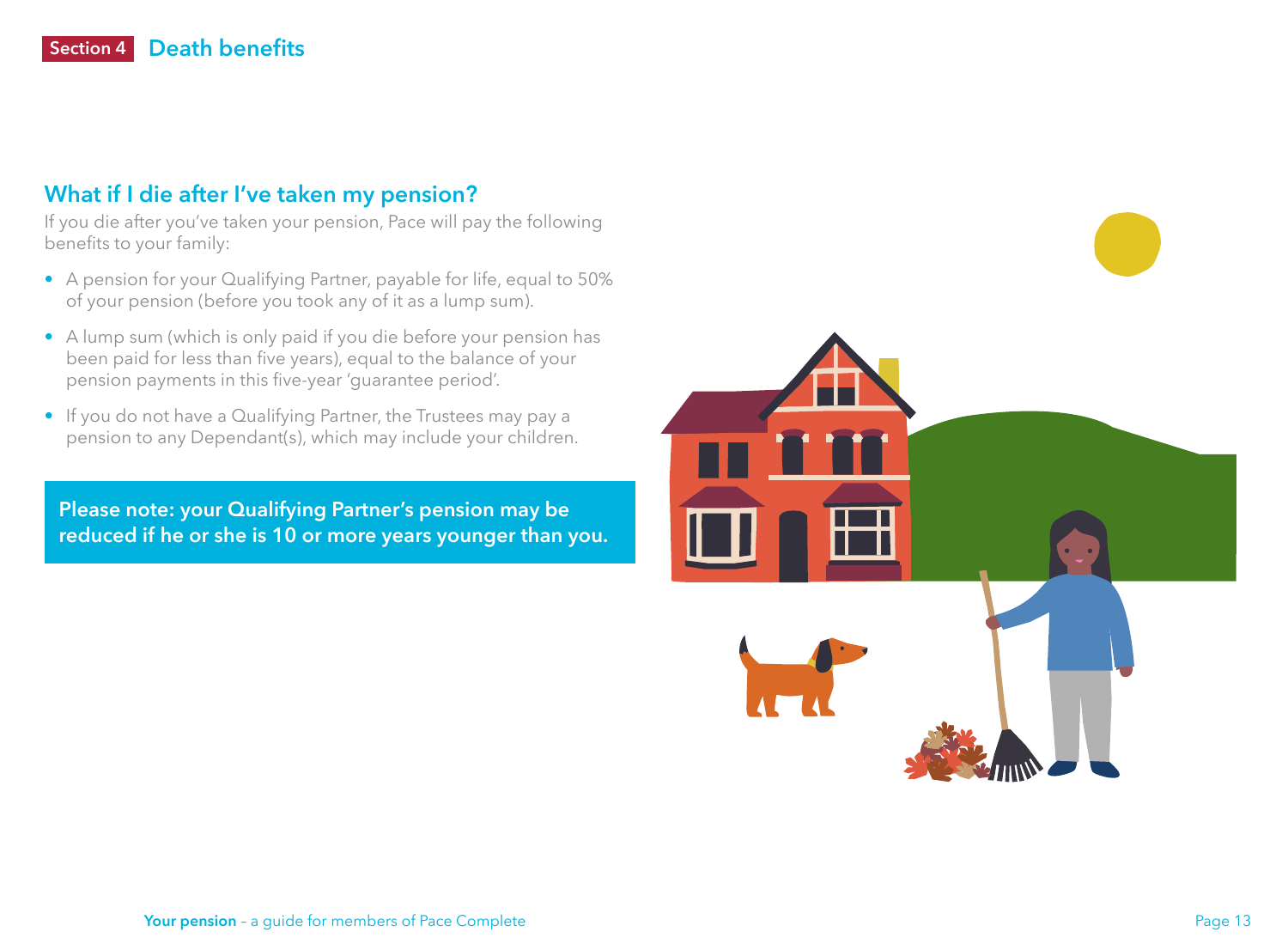# <span id="page-13-0"></span>**Other information**



## **What happens if I get divorced?**

If you get divorced from a marriage or registered civil partnership, your Pace benefits will be included as part of your assets.

What actually happens to your benefits depends on how the total assets of the marriage are split as part of the divorce settlement. If the court orders the pension benefits to be shared between the couple, there are three ways in which this can happen:

- Your pension rights can be offset against other assets.
- Part of your pension rights can be 'earmarked' and paid to your ex-spouse (which includes a civil partner) when you retire.
- The value of your pension rights can be divided at the time of divorce (pension splitting). In this case, your ex-spouse's or civil partner's share will generally be transferred to another pension arrangement.

**If you want more information, please contact the Co-op Pensions Department.**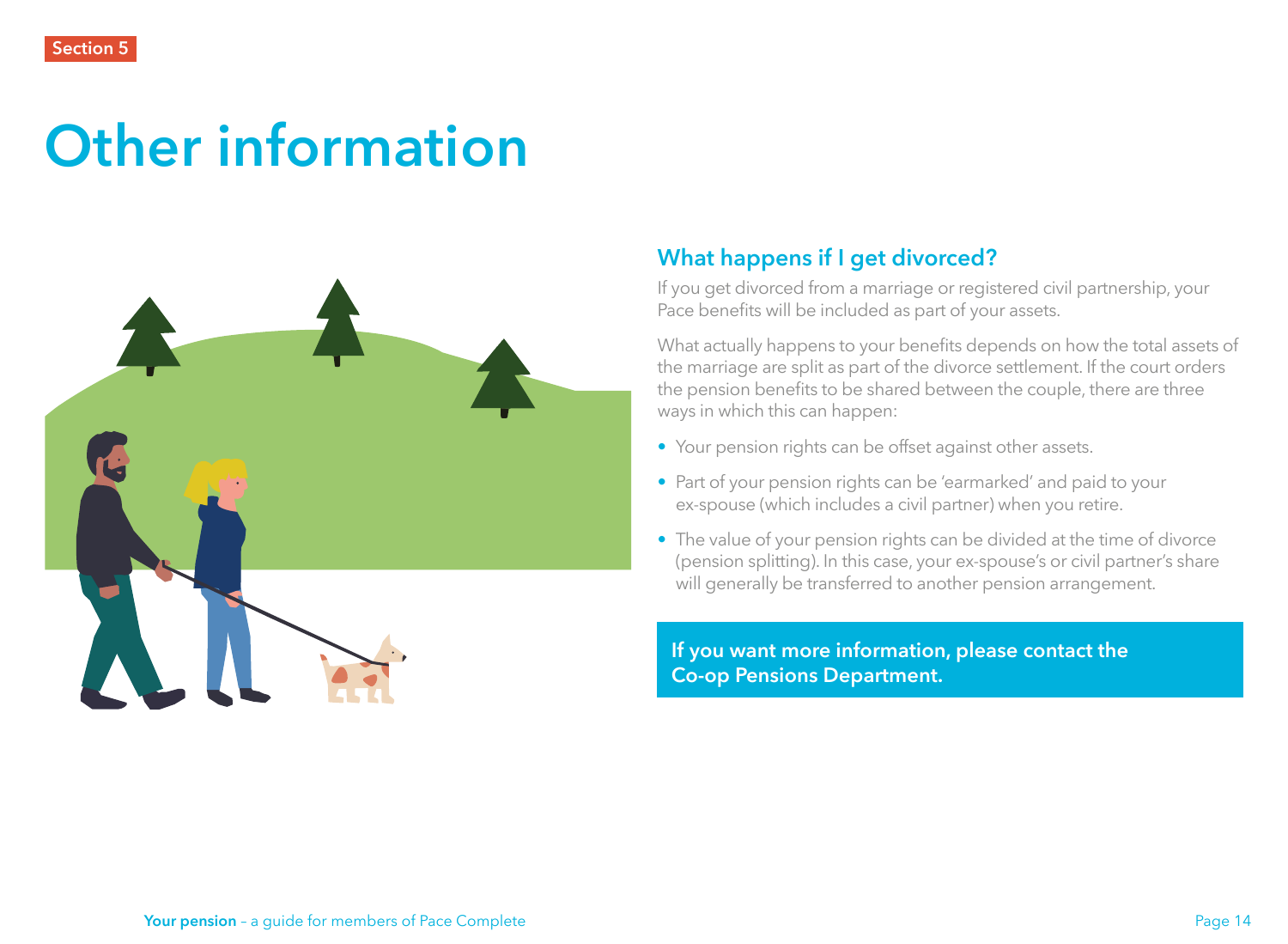# <span id="page-14-0"></span>**Other information Section 5**

# **State benefits**

### **What are the State Pension arrangements?**

A new State Pension has been introduced for anyone who reached State Pension Age from April 2016. It replaces the Basic State Pension and the Second State Pension (S2P). There will be transitional arrangements in place for people who have built up S2P, but the aim is that eventually everyone who has paid enough national insurance contributions will get the same amount. Please note, under the new system, you'll need 35 qualifying years to receive the full amount of State Pension and you must have a minimum of 10 qualifying years to receive anything. You can find out more at **www.gov.uk**

### **State Pension arrangements before April 2016**

The State provided two different kinds of pension:

#### **1. Basic State Pension**

This was a flat-rate pension paid to everybody who'd paid enough national insurance contributions during their working life.

#### **2. State Second Pension (S2P)**

This was a top-up to the Basic State Pension, which was based on your actual or deemed earnings on which standard rate Class 1 national insurance contributions were paid or treated as having been paid. If you were ever 'contracted out' of S2P (for example, if you were a member of Pace Complete), your new State Pension may be reduced, to reflect the fact that you were paying lower NI contributions during that time. Further details of State benefits, including how to obtain a forecast of your State Pension, can be found on **www.gov.uk**

## **Will I receive a State Pension?**

You will receive a State Pension if you've paid sufficient national insurance contributions over your working lifetime. You currently need 35 qualifying years on your national insurance contribution record to qualify for a full State Pension. If your number of qualifying years is less than 35, you'll receive a proportionately lower State Pension. Remember that you require a minimum of 10 years qualifying service to receive any State Pension.

### **When are State Pensions payable?**

State Pensions are payable from State Pension Age. Your State Pension Age will depend on when you were born. Generally, your State Pension Age will be between 65 and 68 but there are some exceptions to this. There is a calculator on the **[gov.uk](http://gov.uk)** website that will tell you what your State Pension Age is likely to be (**[www.gov.uk/](http://www.gov.uk/calculate-state-pension) [calculate-state-pension](http://www.gov.uk/calculate-state-pension)**). State Pensions and State Pension Ages are set by the Government and can change.

### **At a glance**

Use the **[gov.uk](http://gov.uk)** website to check your State Pension Age and to obtain a forecast of your State Pension. State Pensions and State Pension Ages are set by the Government and can change.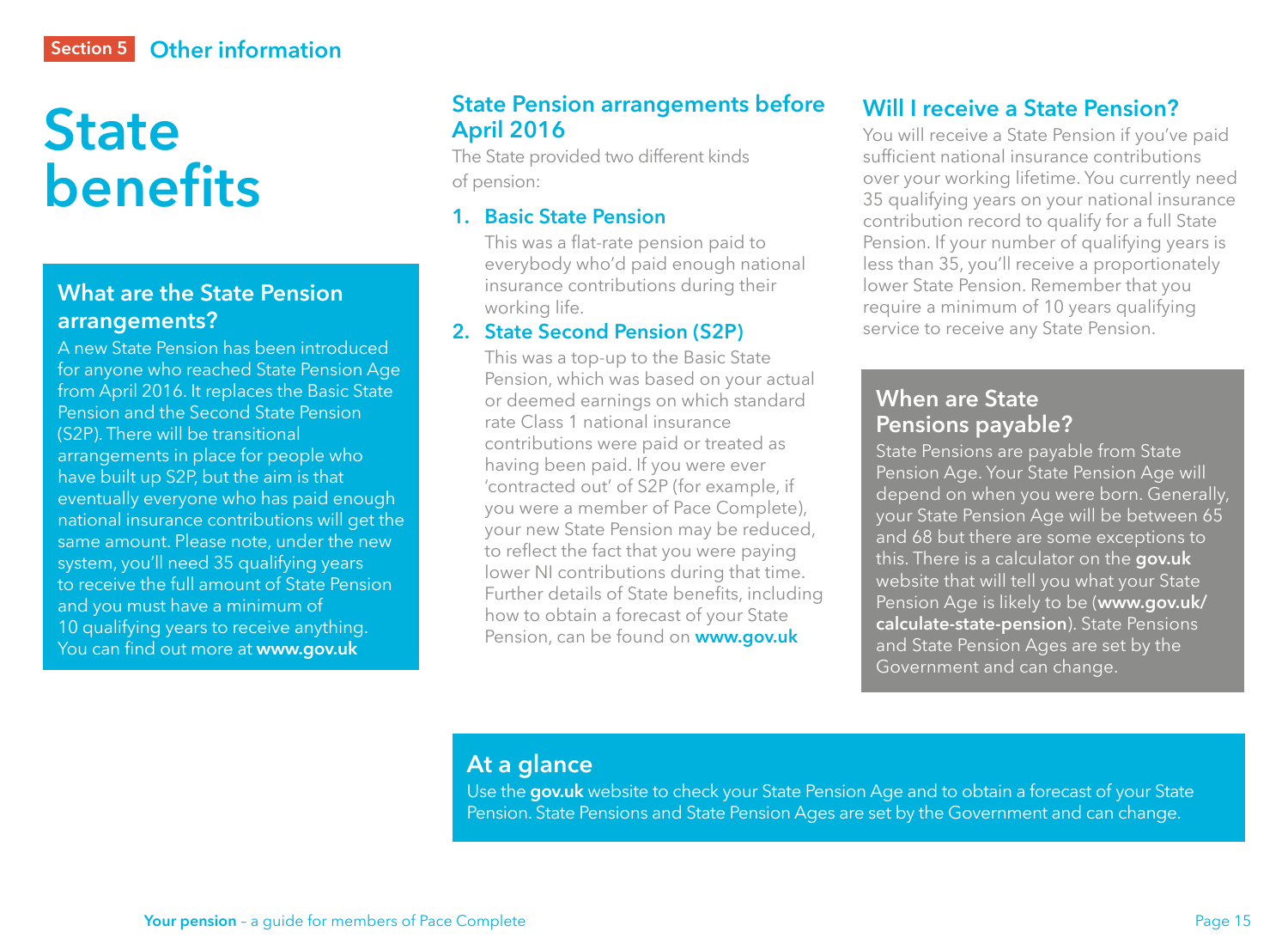# <span id="page-15-0"></span>**How is Pace set up and run?**

Pace is a registered pension scheme, whose details have been given to the Pensions Regulator, which maintains a register of Occupational and Personal Pension Schemes.

The Pace Trustee Board is called Pace Trustees Limited and is a separate company from the Co-op. There are 9 Trustee Directors on the Board:

- 3 Professional Independent Trustees who are pensions experts
- 3 Trustees chosen by the Co-op
- 3 Trustees chosen by members of Pace

The Pace Trustees meet frequently and undertake regular training in relation to issues that they'll need to understand in detail in order to carry out their role, for example investment strategy or valuing DB scheme benefits, as well as current pensions issues.

For more information on the Trustees of Pace visit **[coop.co.uk/pensions](http://coop.co.uk/pensions)**

Money paid into Pace Complete is held in a trust, which means that the assets are entirely separate from the assets of the Co-op.

### **Responsible Investment Policy**

The Trustees have agreed a Responsible Investment Policy for Pace. The policy is available on the Co-op's pensions website. The Trustees implement responsible investment within Pace Complete in a number of ways:

- Considering the risk associated with environmental, social and corporate governance issues when choosing investment managers.
- Instructing investment managers to take account of any environmental, social, or corporate governance factors that they consider appropriate in carrying out their mandates, and discussing these matters with the companies they invest in. Investment managers are required to provide regular reports of such actions to the Trustees.
- Identifying a list of companies which are involved in activities that the Trustees believe may conflict with the values of Pace members or the Co-op. Where possible, the Trustees avoid investing in these companies.

The Responsible Investment Policy also commits the Trustees to disclosing the following information in the guides and factsheets section of the Co-op's pensions website:

- Statement of Investment Principles, including the Responsible Investment policy.
- The Scheme's annual Report and Accounts.
- An annual 'Report on Responsible Investment' which details the Trustees' engagement activity over the last year.
- A statement of compliance with the Financial Reporting Council's UK Stewardship Code.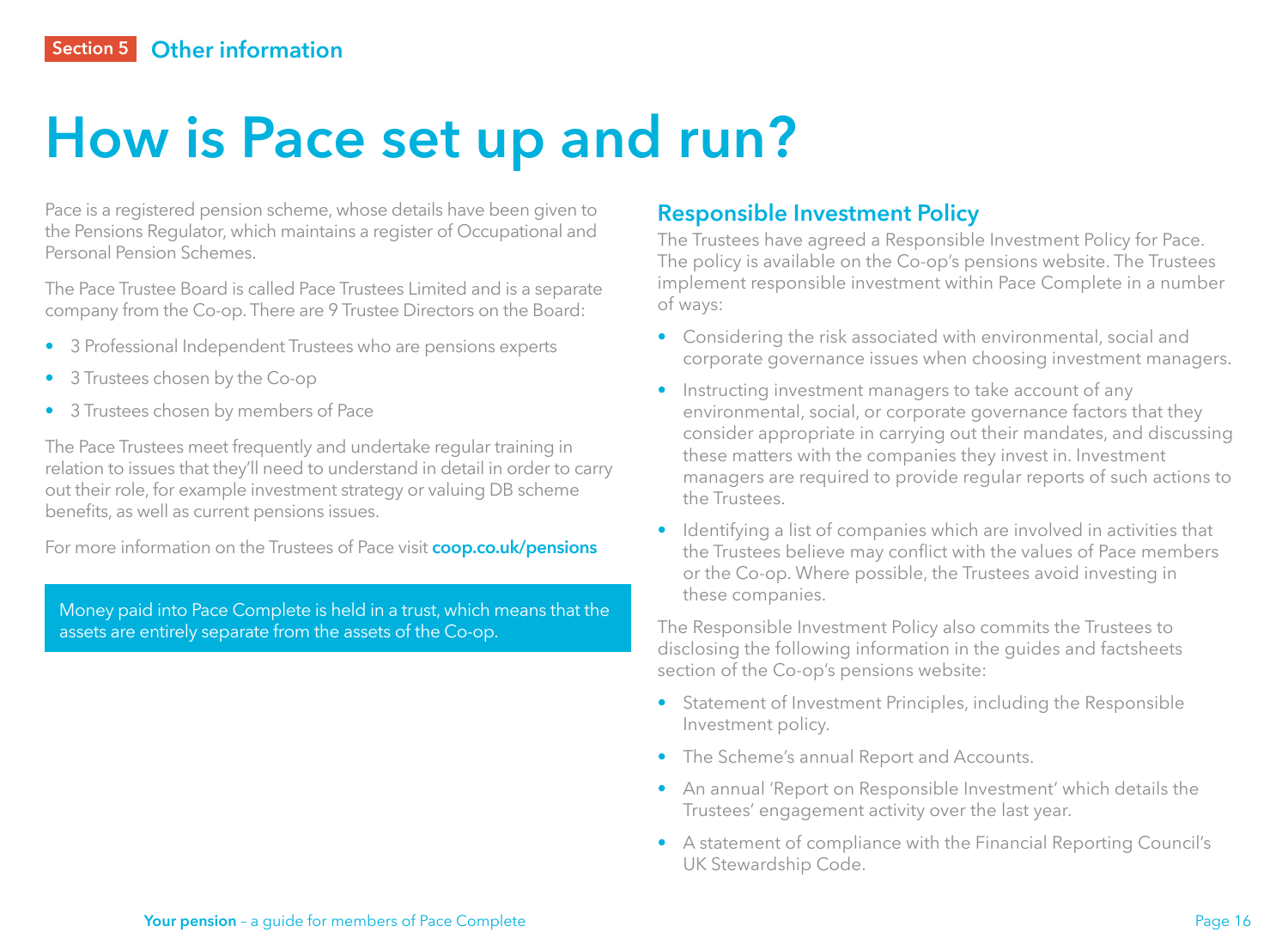#### <span id="page-16-0"></span>**What if I have a complaint about Pace?**

Any problems with Pace Complete can usually be sorted out by asking the Co-op Pensions Department for more information. If you're not satisfied with the response you receive, there is a formal dispute resolution procedure that can be used by any member or beneficiary of Pace. For details and relevant forms, you can contact the Secretary to the Trustees, through the Co-op Pensions Department, or visit the 'What if I have a complaint?' section of the Co-op's pensions website **[coop.co.uk/pensions](http://coop.co.uk/pensions)**

### **What information does Pace hold about me?**

Pace Trustees Limited, as Trustee of the Scheme, uses your personal information to (amongst other reasons) communicate with you and administer the Scheme. We share personal information with third parties such as the Co-operative Group and Legal & General (who provide administration services to us) and to other suppliers of services. In some circumstances, we transfer personal information outside the EEA, for example to Western Union to continue pension payments abroad, e.g. in Australia. When we make these disclosures or transfers we take steps to protect your personal information. For more detailed information on how we use and disclose your personal information, the protections we apply, the legal basis for our use of your information and your data protection rights under data protection laws, please visit **coop.co.uk/pensions**

If you would like further information or for a copy of our privacy notice to be sent to you, please call 0330 606 1000.

#### **You can get further information by writing to:**

Data Protection Team 5th Floor 1 Angel Square M60 0AG

#### **What if I want financial advice?**

By law, no one connected with Pace can give you financial advice. If you would like financial advice before making any decisions about your membership of Pace, you should speak to an independent financial adviser (IFA).

If you're over age 55, the Pace Trustees are offering you free, independent financial advice from WPS Advisory.

Or, to find an adviser in your area, visit **[www.unbiased.co.uk](http://www.unbiased.co.uk)**. You should bear in mind that an IFA will charge for any advice given. Alternatively the Money Advice Service is a free independent service set up by the Government, which provides unbiased money advice and can be found at **[www.moneyadviceservice.org.uk](http://www.moneyadviceservice.org.uk)** or by calling 0300 500 5000.

#### **Find out more**

The Co-op's pensions website at **[coop.co.uk/pensions](http://coop.co.uk/pensions)** has more information about Pace Complete, including a copy of the Rules, factsheets and annual reports.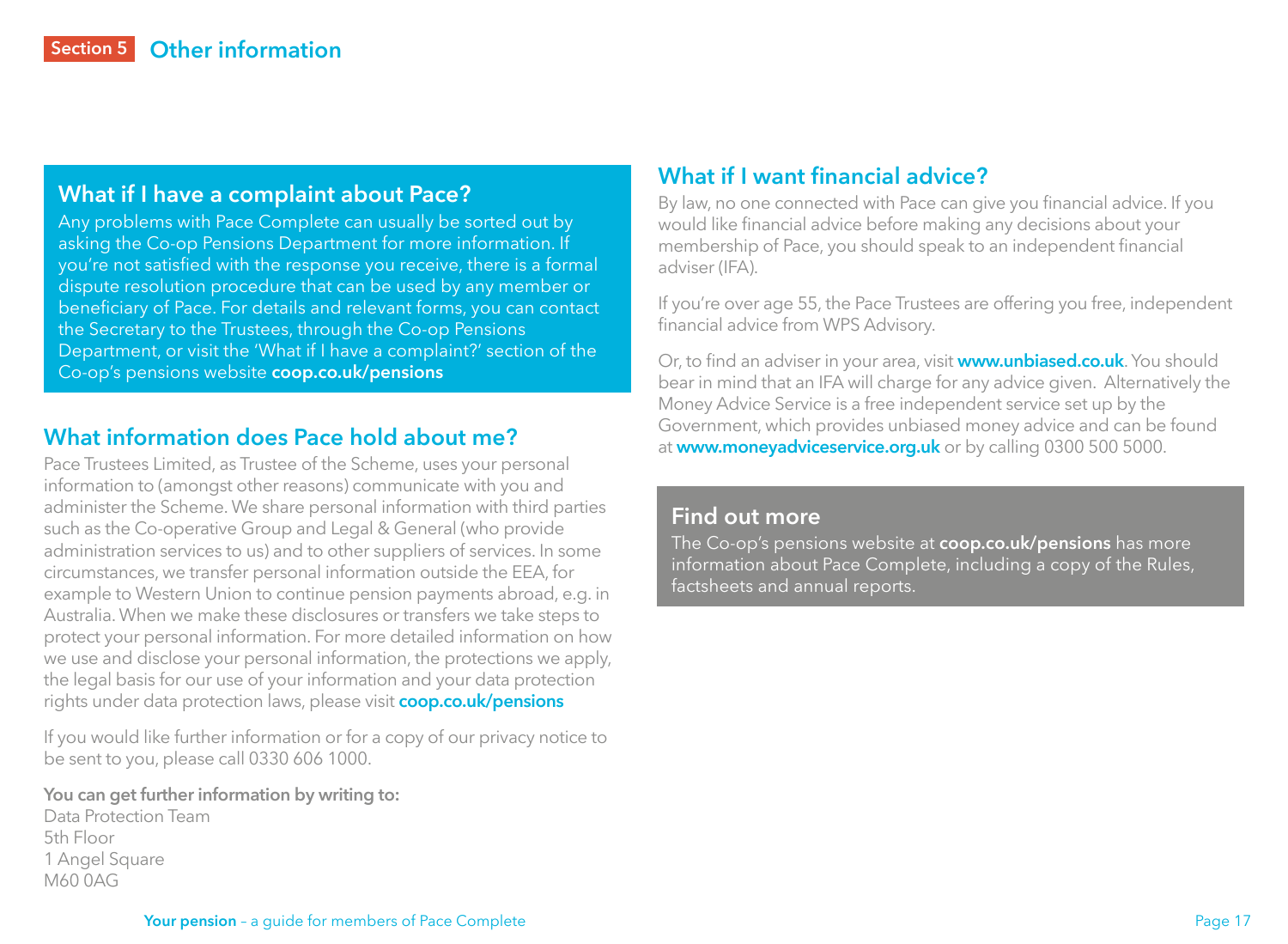# <span id="page-17-0"></span>**Some detailed terms**

#### **Accrual Rate**

This is the rate at which pension builds up in a defined benefit pension scheme. It is a fraction, for example 1/60.

#### **Beneficiary**

A person who receives a lump sum from Pace when you die.

#### **Contracted in**

Pace DC was contracted in to the State Second Pension (S2P). This meant that Pace DC members built up pension in S2P while they were contributing to Pace DC. Full details regarding changes to S2P following the introduction of the new State Pension in April 2016 can be found on **[page 15](#page-14-0)**.

#### **The Co-op**

Co-operative Group Limited and all Participating Employers of Pace. If you want to know whether your employer participates in Pace, please contact the Co-op Pensions Department.

#### **Contracted out**

Pace Complete was contracted out of the State Second Pension (S2P). This means you did not build up pension in S2P while you were a contributing member.

#### **Defined benefit (DB) (Pace Complete)**

This is a type of pension arrangement where your benefit is linked to your pay and the length of your membership in the scheme. Final Salary and Average Earnings schemes are types of DB arrangements.

#### **Defined contribution (DC) (Pace DC)**

This is a type of pension arrangement where the pension you receive at retirement is based on the contributions paid into your account and investment returns. At retirement, you use your account to provide an income or a lump sum.

#### **Dependant**

Someone who (in the Trustees' opinion) is, or was at the time of your death, wholly or partly financially dependent on you.

#### **Employer**

This means an employer participating in the Scheme.

#### **Former Scheme**

Either the Co-operative Group (CWS) Limited Pension Fund (known as the Co-operative Group Pension Fund), the CIS Employees' Pension Scheme, or the Co-operative Bank Pension Scheme.

#### **Former Scheme member**

A member who was in the employment of an employer and building up benefits as a member of a Former Scheme as at 5 April 2006. Separate information has been provided to Former Scheme members with details of how their Former Scheme benefits are treated.

#### **Normal Pension Age**

65.

#### **Pay**

Also called 'pensionable earnings'. This is your basic pay, plus overtime and any other payments that are pensionable, excluding any bonus payments.

#### **Qualifying Children**

The member's children (including any conceived but unborn when the member dies); the member's stepchildren, but only if they are financially dependent on the member when the member dies; any children legally adopted by the member. These children remain Qualifying Children for so long as they are under age 18. However, the Trustees may treat a child who has reached age 18 as a Qualifying Child if the child is under age 23 and in full-time education or training approved by the Trustees.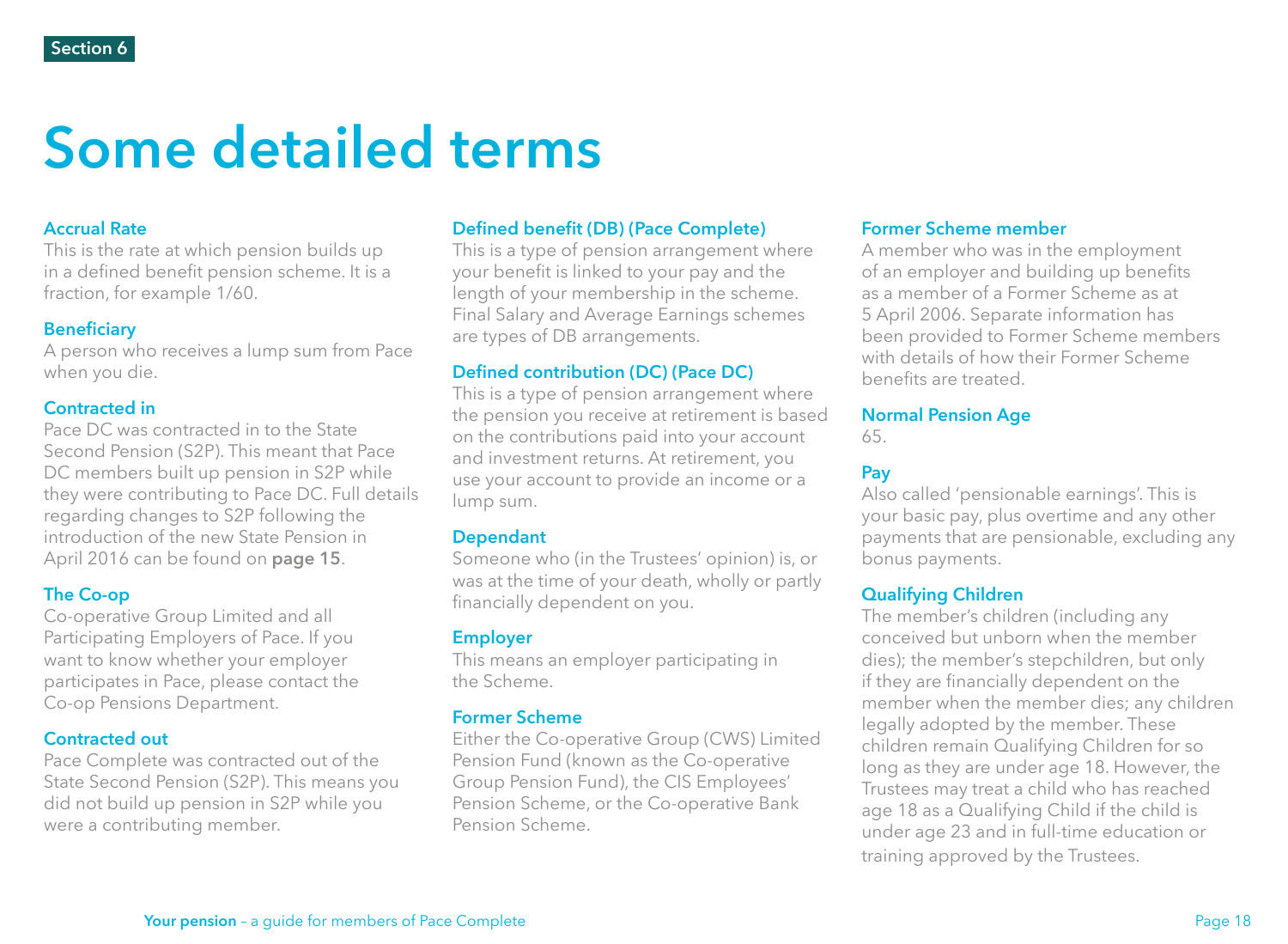#### <span id="page-18-0"></span>**Qualifying Partner**

Your husband, wife, registered civil partner, same sex spouse or any dependant with whom you are in a relationship that the Trustees consider to be similar to marriage for a period of at least six months.

#### **Registered pension scheme**

This is any scheme registered with HMRC. This includes occupational schemes and personal pension schemes but excludes the State Pension.

#### **Salary**

For the purpose of working out your death in service benefit, 'Salary' means either your pay in the 12 months prior to the date of death, or your basic annual salary at the date of death, if higher.

#### **Service**

The length of time you have worked for the Co-op or any other employer participating in Pace.

#### **Trustees**

PACE Trustees Limited. The Trustees are the legal owner of the assets of Pace. Information on your Trustees can be found in **[Section 5](#page-13-0)** under 'How is Pace set up and run?'

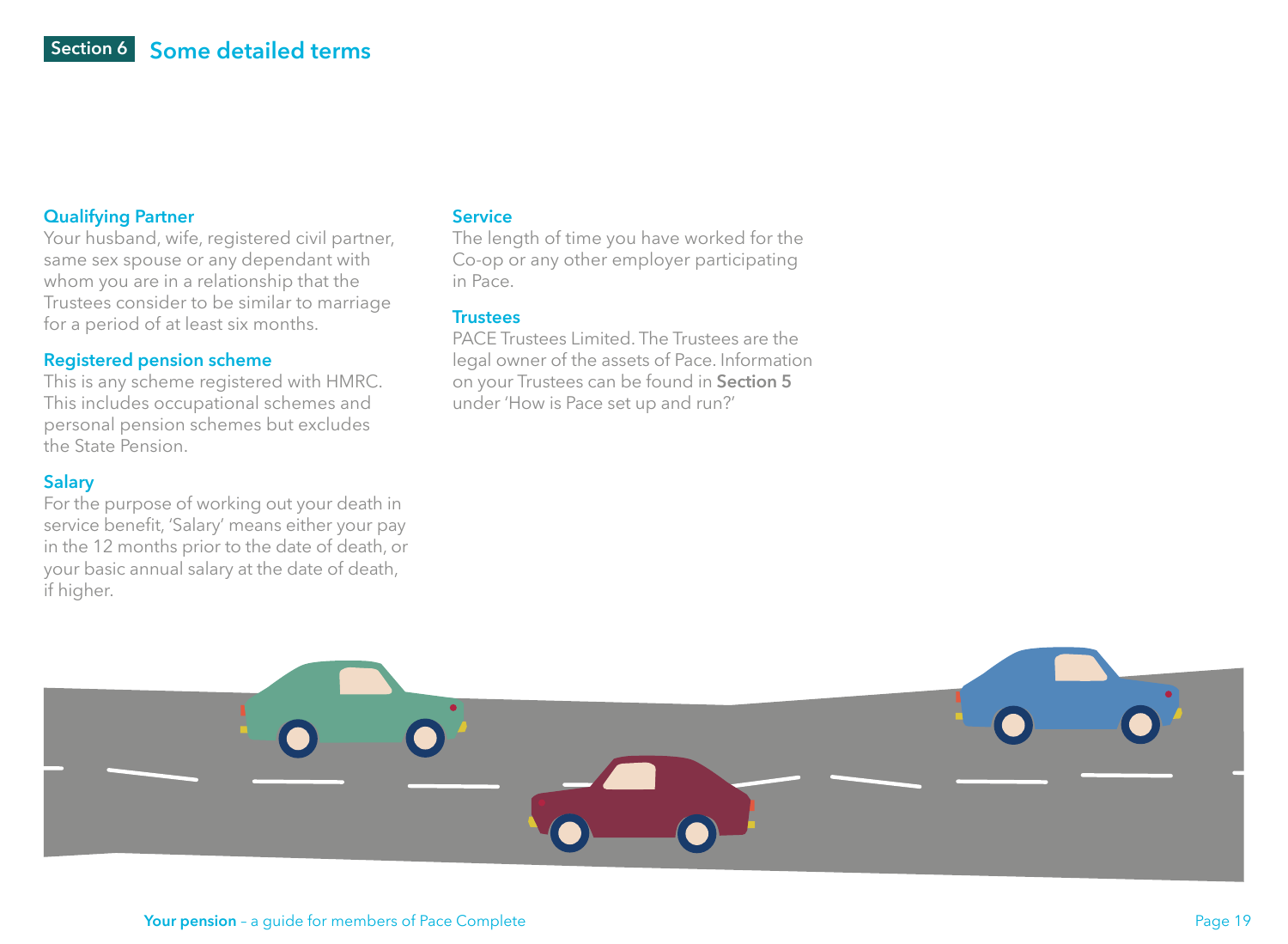# <span id="page-19-0"></span>**Useful contacts**

## **The Co-op Pensions Department**

If you cannot find the information you need on the pensions website, please write to:

Co-op Pensions Department Department 10406 1 Angel Square Manchester M60 0AG

**Email:** [staffpensions@co](mailto:staffpensions%40co-operative.coop?subject=)op.co.uk

**Helpline:** 0330 606 1000 (local rate)

**Pensioner welfare:** 0330 606 9470 (local rate)

**You can find out more about Pace and the options available to you on the Co-op's pensions website: [coop.co.uk/pensions](http://coop.co.uk/pensions)**

#### **PACE Trustees Limited**

This is the trustee body which is responsible for managing Pace.

PACE Trustees Limited 1 Angel Square Manchester M60 0AG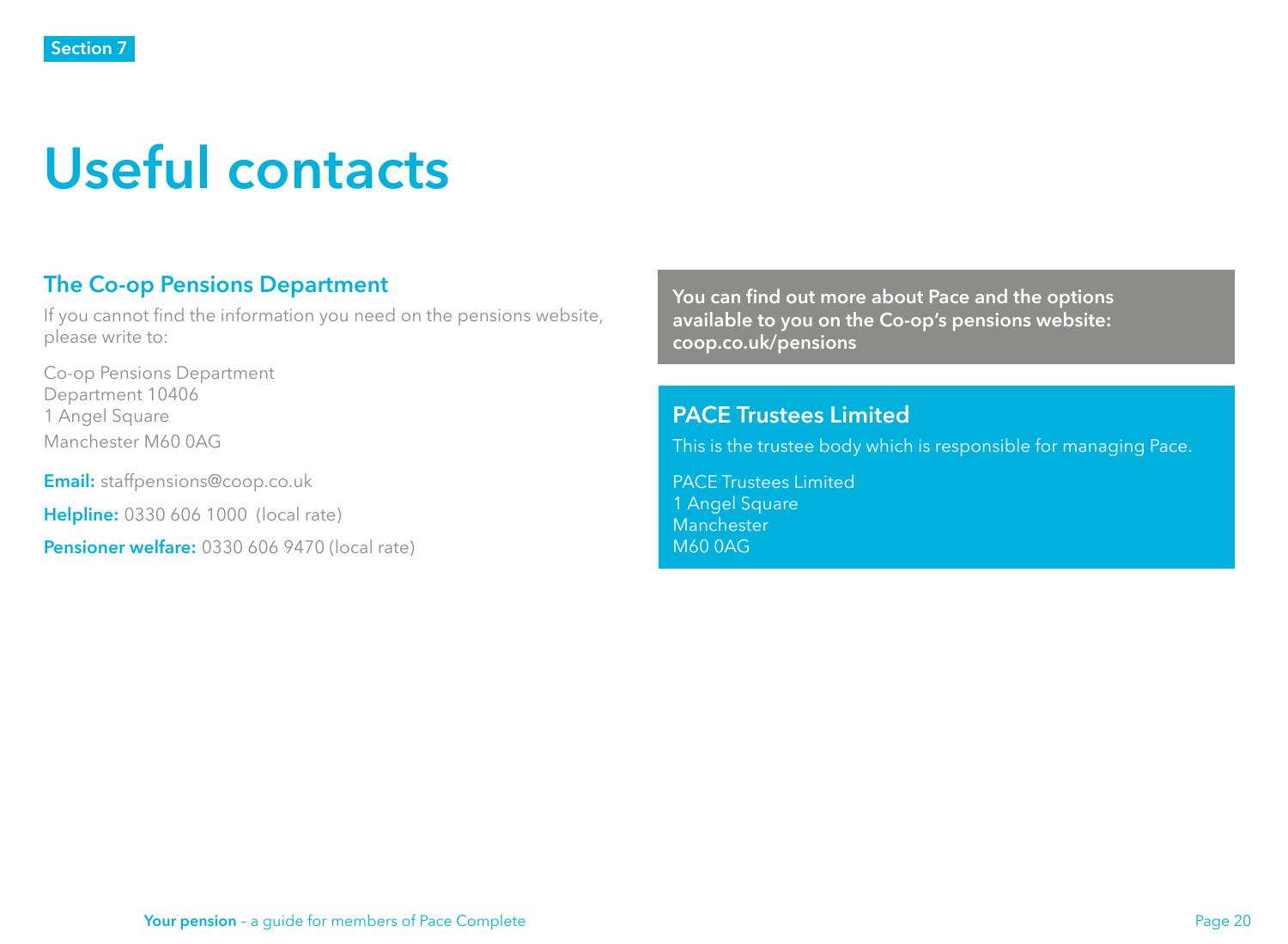#### **The Pensions Advisory Service (TPAS)**

This is an independent organisation that provides free information, advice and guidance on all pension-related matters. The Pensions Advisory Service 11 Belgrave Road London SW1V 1RB **Tel:** 0345 601 2923 **Email:**  [enquiries@pensionsadvisoryservice.org.uk](mailto:enquiries%40pensionsadvisoryservice.org.uk?subject=) **Website:**  [www.pensionsadvisoryservice.org.uk](http://www.pensionsadvisoryservice.org.uk)

#### **The Pensions Ombudsman**

If you have a problem with Pace that can't be resolved through the normal dispute resolution procedure, you can ask for the matter to be referred to the:

Pensions Ombudsman 11 Belgrave Road London SW1V 1RB **Tel:** 0207 630 2200 **Email:**  [enquiries@pensions-ombudsman.org.uk](mailto:enquiries%40pensions-ombudsman.org.uk?subject=) **Website:** [www.pensions-ombudsman.org.uk](http://www.pensions-ombudsman.org.uk)

#### **The Pensions Regulator**

The Pensions Regulator regulates work-based pension schemes in the UK. It works with trustees, employers, pension specialists and business advisers to protect members' benefits and encourage high standards in running pension schemes.

The Pensions Regulator Napier House Trafalgar Place Brighton BN1 4DW **Tel:** 0345 600 0707 **Email:** [customersupport@tpr.gov.uk](mailto:customersupport%40tpr.gov.uk?subject=) **Website:** [www.thepensionsregulator.gov.uk](http://www.thepensionsregulator.gov.uk)

#### **Department for Work and Pensions (DWP)**

You can find details of your local Jobcentre Plus office either on the internet or in your local phone directory. **Tel:** 0800 055 6688 **Website:** [www.gov.uk/dwp](http://www.gov.uk/dwp)

#### **GOV.UK**

You can find more information on pensions and retirement planning, including State Pensions and State Pension Age. **Website:** [www.gov.uk](http://www.gov.uk)